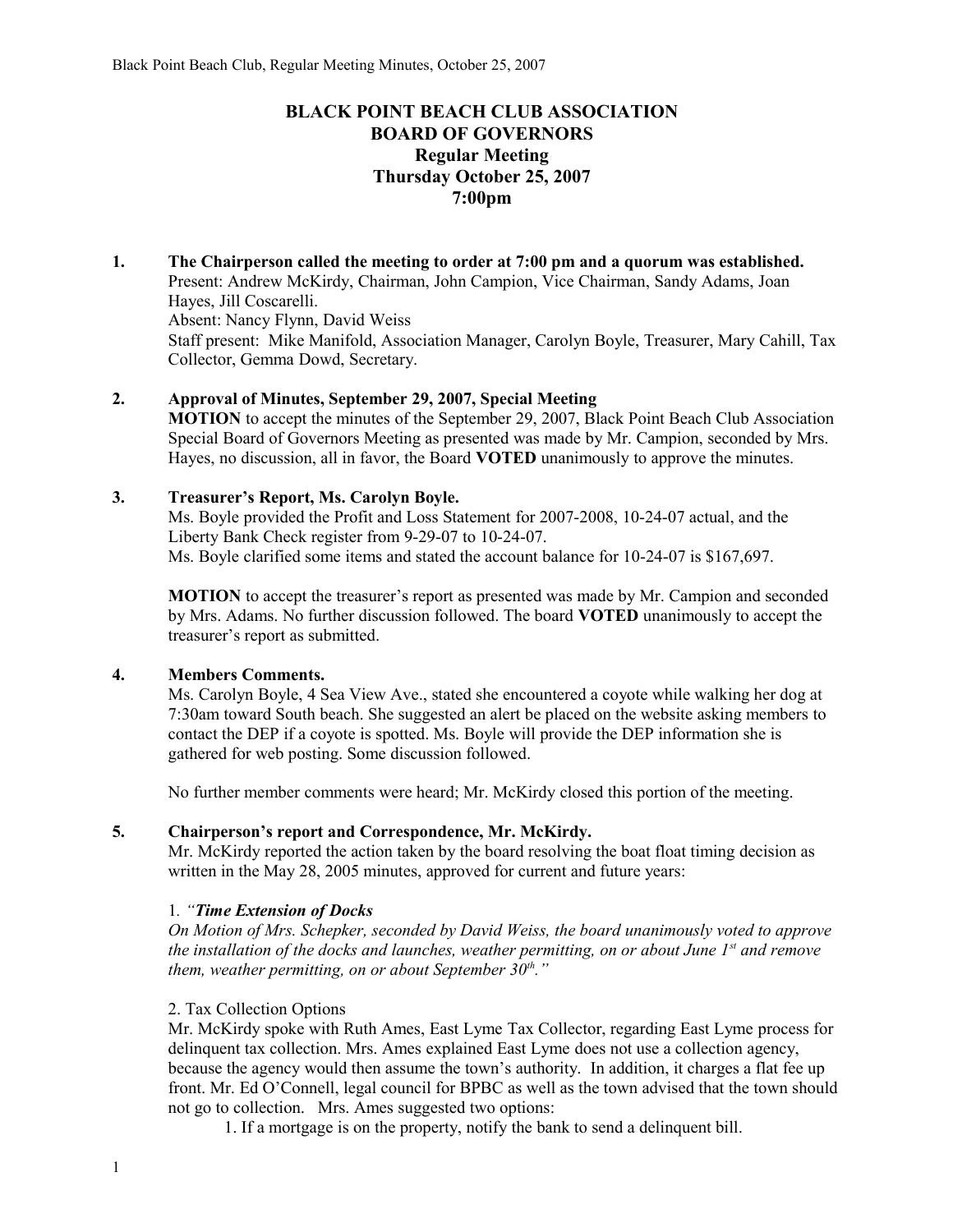2. We could initiate a tax sale proceeding to demand payment. Mrs. Cahill will contact the Town Clerk to investigate mortgage companies and follow up on collection.

# **6. Manager's Report, Mr. Manifold**

Mr. Manifold reported on various items to the Board as follows:

- Jordan Brook Sprinkler, Tennis Courts the sprinkler system was fixed during a visit by Jordan Brook, who freed up a stuck rubber diaphragm 3 layers down in the system. The sprinkler system will be readied for winter. Jordan Brook with meet with Mike early in the spring to do a system check.
- Dave Putnam checked the playground for replacement or problem items. He reported to Mike that the see-saw could be replaced but that all else looks good. Trees could be trimmed and evaluated for safety.
- Mike will locate playground fixture brochures from various vendors for new equipment options or future replacement and report back to the board in the spring.
- Niantic Plumbing will shut down for the season next week.
- Mike Nebelung has taken the boat float out from South Pier
- Sand Harvest was discussed to be done now at the low tide.
- Broken bench was put on tennis court some discussion followed regarding locking up benches and tables to avoid items being moved and dragged into the playground, etc.
- Police hired 9pm-1am Halloween night.
- Grass Blue Heron CT. right-of way Mr. Manifold sent a soil sample to UCONN, expected back in 2 weeks. Mike commented that the soil is very densely packed.
- Rip Rap placement at piers Mr. Campion and Mr. Manifold marked with paint the pier areas they thought could use some rip rap. Mr. Manifold will ask Mike Nebelung to start replacing stone as he has time before the spring.
- Rock placed at Bollo's wall base Mr. Manifold explained that he had a conversation with the Bollo's regarding unauthorized placement of stone on the beach in front of their sea wall. Mr.Bollo explained that contractors were delayed and the rock placement is intended as temporary to avoid damage over the winter. Some discussion followed and it was suggested this item be added as new business to the agenda for this meeting.

# **7. Tax Collector's Report Mrs. Cahill**

Mrs. Cahill commented on the status of tax collection. 16 properties are delinquent and liens will follow. Other action may be taken on two specific properties with 2,000 and 1,800 dollars over due. Some discussion followed.

# **8. Committee Reports**

# **1. Administration**,

 Mr. McKirdy brought forward the Rules and Regulations update and the board discussed each item making changes to incorporate.

### **2. Capital Improvements**,

- Acoustical Repair at Club house Mr. Campion and Mrs. Adams reported that the bid process for acoustical repair at the clubhouse is not complete. They have one bid at \$11,500. Mr. Campion will call others vendors to check on the submission delay. He is advising we wait to move on any repairs until more bids have been received.
- One time cleaning of the interior of the Club House Mrs. Adams met with Service Master and received an estimate of \$1,050. Some discussion followed as to timing and the contract specifications. It was generally agreed by the board that this estimate was acceptable and that the cleaning should happen before the acoustical paneling is installed.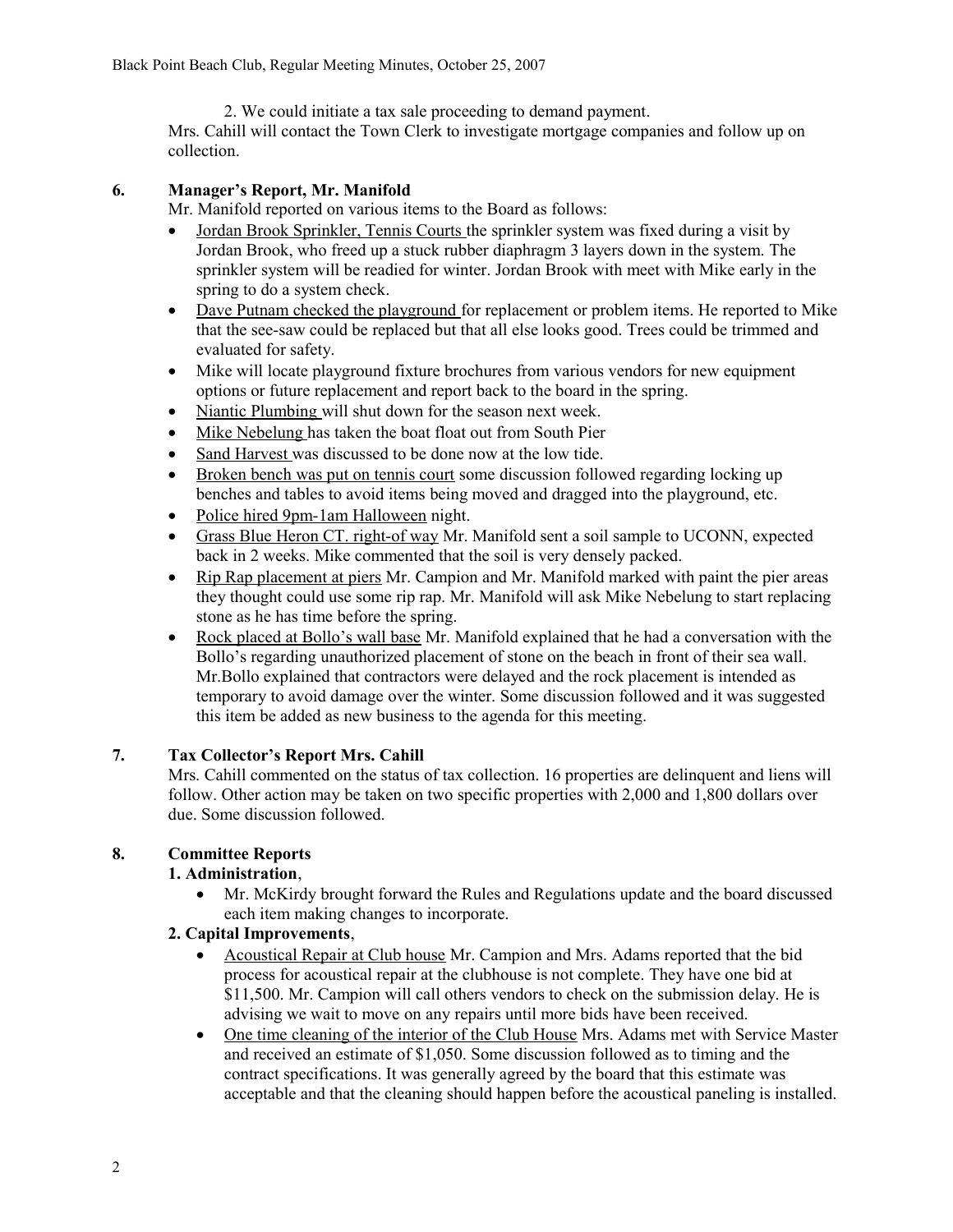**MOTION** to approve the hiring of Service Master for a cost of \$1,050 to clean the club was made by Mrs. Hayes and 2nd by Mr. Campion. **VOTE** was unanimous.

#### **3. Social Committee, Mrs. Hayes**

Mrs. Hayes updated the board stating the Carol Sing and bonfire is scheduled for December 14, 2007 at Main beach starting at or about 6:00pm. All are welcome.

### **9. Old Business**

 Proposed ordinance on zoning boards appointments and terms was read by Mr. McKirdy. Mr. Campion suggested section 3 be amended to clarify the ZBA consists of five members and three alternate members. (Attached)

**MOTION** to adopt the ordinance confirming the terms as amended was made by Mr. Campion and 2nd by Mrs. Coscarelli. No further discussion, no objections the board **VOTED** was unanimously in favor.

• Proposed amendment to the Board Bylaws Mr. McKirdy explained the proposed amendment to the term limits as described:

 *Sec. 8. Term Limits. Members of the Board of Governors shall be eligible for election to not more than two consecutive terms of three years each, provided that an individual appointed to an unexpired term of two years or less may serve not more than eight consecutive years. Any person who has served two consecutive terms on the Board shall again be eligible for election after an interval of three years. (Attached)* No further questions or discussion.

**MOTION** to approve Article III, Section 8, Terms Limits, of the By Laws as presented was made by Mr. Campion, and 2<sup>nd</sup> by Mrs. Adams. No objections, all in favor, the **VOTE** passed unanimously.

- Audit contract update Mr. Manifold and Ms Boyle are working to update the engagement letter. Mr. McKirdy explained, for all present, the updated bill Mrs. Schepker and others worked to pass this past July 2007 raised the limits to \$1,000,000. The board agreed to empower the manager to contract for not more than \$5,000.
- Rip Rap placement Mr. Campion suggested we go forward and authorize Mr. Nebelung to place rip rap in the marked areas before the summer. Some discussion on timing and sand harvesting followed.

**MOTION** to authorize Mike Nebelung to replace rip rap before the summer was made by Mr. Campion and 2nd by Mrs. Hayes. No objections, all in favor, the **VOTE** passed unanimously.

 Beebe plaque The board discussed and approved the proposed plaque for Jim Beebe. It was agreed Mr. Manifold would personally deliver the tribute when completed.

### **10. New Business**

1. Bollo Stone Placement The board added this new item to the agenda and addressed a problem created when the Bollo's added stone to the BPBC beach property in front of their sea wall. Mr. Campion and Mr. Manifold explained the situation with consideration of timing and repair to the sea wall. Some discussion followed to put in writing a request to rectify the problem.

**MOTION** was made by Mr. Campion and 2<sup>nd</sup> by Mrs. Adams, the board agreed to allow the rock to remain until June 1, 2008, when it can be either incorporated into the new sea